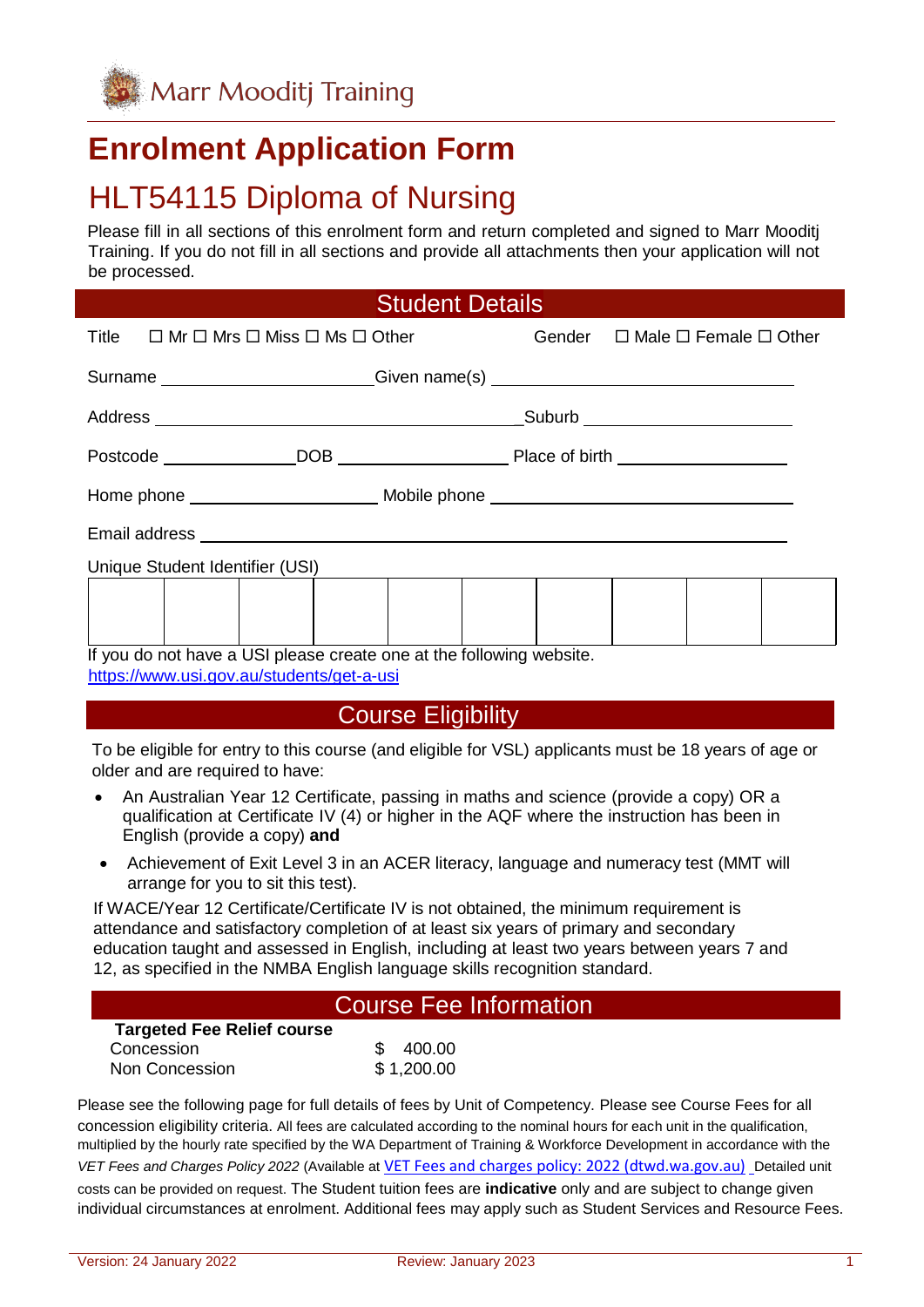

#### Enrolment Specifications

Below are the specified details for enrolment at Marr Mooditj Training.

Agree to pay the Fees and Charges

To be a subsidised student you must be Aboriginal and/or Torres Strait Islander descent and older than 18 years

To be a student of Marr Mooditj Training you agree to our code of conduct

To be eligible for concession rate you must provide evidence such as Health Care card

Must be a resident of Western Australia

I will need to provide a certified copy of my Police Clearance or a Criminal History Check and Working with Children Check to attend any placements

I will need to provide a copy of my COVID-19 double Vaccination certificate

**For Country Students:** To access travel and accommodation you must be an ABSTUDY approved student. You must provide the ABSTUDY statement to Marr Mooditj Training before any travel and accommodation can be arranged.

Are you currently receiving ABSTUDY? Yes **□ No** □

### Language, Literacy and Numeracy

Please tick the boxes that apply for your level of English language, literacy and numeracy (LLN). We need this information to identify whether you need LLN support.

|                                | Very Well | Well | Not very well | Not at all |
|--------------------------------|-----------|------|---------------|------------|
| I can speak/understand English |           |      |               |            |
| I can read English             |           |      |               |            |
| I can write in English         |           |      |               |            |
| I can do maths                 |           |      |               |            |

#### Support Needs

Do you have any disability, impairment or health condition that might  $\Box$  Yes  $\Box$  No affect your studies or require special support?

If YES, please provide details of the disability/condition(s) and support needed

Disability/Condition Support required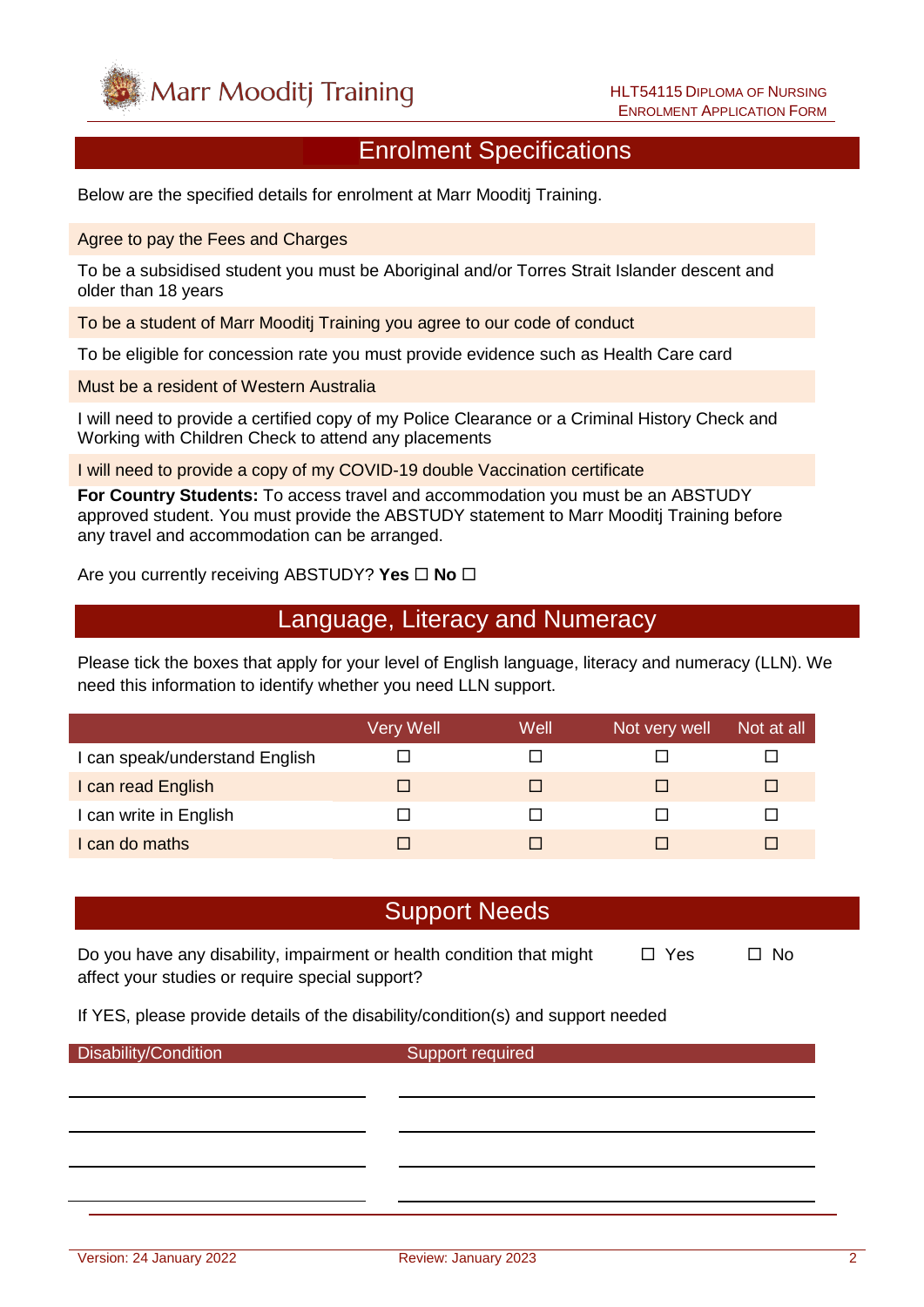

## Educational Background

Please tick the boxes below to show your secondary (school) and post-secondary (university/vocational) education.

| Secondary (tick highest attended) |        | Post-Secondary (tick all that apply) |        |
|-----------------------------------|--------|--------------------------------------|--------|
| Year 12 or equivalent             | П      | Doctorate                            | □      |
| Year 11 or equivalent             | □      | <b>Master's Degree</b>               | □      |
| Year 10 or equivalent             | □      | <b>Bachelor's Degree</b>             | П      |
| Year 9 or equivalent              | □      | <b>Advanced Diploma</b>              | □      |
| Year 8 or equivalent              | $\Box$ | Diploma or Associate Diploma         | $\Box$ |
| Never attended school             | □      | <b>Certificate IV</b>                | $\Box$ |
|                                   |        | Certificate III or Trade             | $\Box$ |
| Year completed (eg 1961)          |        | <b>Certificate II</b>                | □      |

\*Please attach Post-Secondary certificates if ticked

### Employment Status

Please tick the box that best describes your current employment status

| <b>Full time</b>                                            |          | □ |
|-------------------------------------------------------------|----------|---|
| Part time                                                   |          | П |
| Employer                                                    |          | □ |
| Unemployed, seeking full time employment                    |          | П |
| Unemployed seeking part time employment                     |          | □ |
| If employed please provide your employer's contact details: |          |   |
| <b>Employer Name</b>                                        |          |   |
| <b>Address</b>                                              |          |   |
| Suburb                                                      | Postcode |   |
| Position held                                               |          |   |
| Employer phone                                              |          |   |
| Employers email                                             |          |   |

Please send an invoice to my employer  $\Box$  Yes  $\Box$  No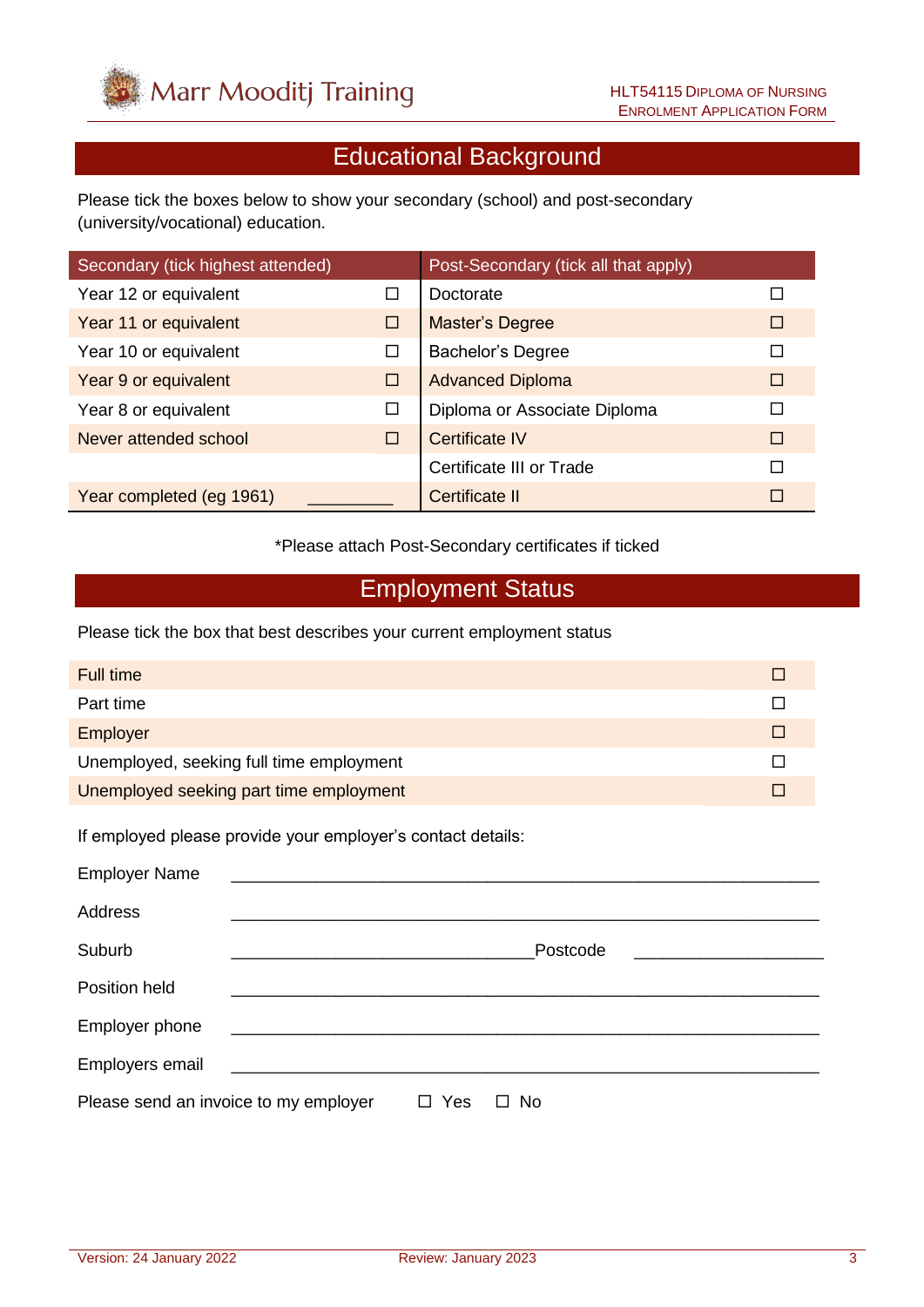

#### What Are Your Reasons for Doing this Course

Please tick your reasons for doing this course in the boxes below (tick all that apply)

| To get a job                  | It is part of my job requirements      |  |
|-------------------------------|----------------------------------------|--|
| To develop my own business    | I want extra skills                    |  |
| To try for a different career | For personal interest/Self development |  |
| To get a promotion            | Other reasons (write reasons below)    |  |

### Previous Enrolments

Is this the first time you have enrolled in a course at Marr Mooditi?  $\Box$  Yes  $\Box$  No

If NO, did you complete the course?  $\Box$  Yes  $\Box$  No

Please list the courses in which you have previously enrolled, and approximate date(s)

#### Course **Date** Date of the Course of the Course of the Course of the Course of the Date Date

### Privacy Notice & Declaration

Under the *Data Provision Requirements 2012*, **Marr Mooditj Training** is required to collect personal information about you and to disclose that personal information to the National Centre for Vocational Education Research Ltd (NCVER).

Your personal information (including the personal information contained on this enrolment form), may be used or disclosed by **Marr Mooditj Training** for statistical, administrative, regulatory and research purposes. **Marr Mooditj Training** may disclose your personal information for these purposes to:

- Commonwealth and State or Territory government departments and authorised agencies; and
- NCVER.

Personal information that has been disclosed to NCVER may be used or disclosed by NCVER for the following purposes:

- populating authenticated VET transcripts;
- facilitating statistics and research relating to education, including surveys and data linkage;
- pre-populating RTO student enrolment forms;
- understanding how the VET market operates, for policy, workforce planning and consumer information; and
- administering VET, including program administration, regulation, monitoring and evaluation

You may receive a student survey which may be administered by a government department or NCVER employee, agent or third party contractor or other authorised agencies. Please note you may opt out of the survey at the time of being contacted.

NCVER will collect, hold, use and disclose your personal information in accordance with the *Privacy Act 1988* (Cth), the National VET Data Policy and all NCVER policies and protocols (including those published on NCVER's website at [www.ncver.edu.au\)](http://www.ncver.edu.au/).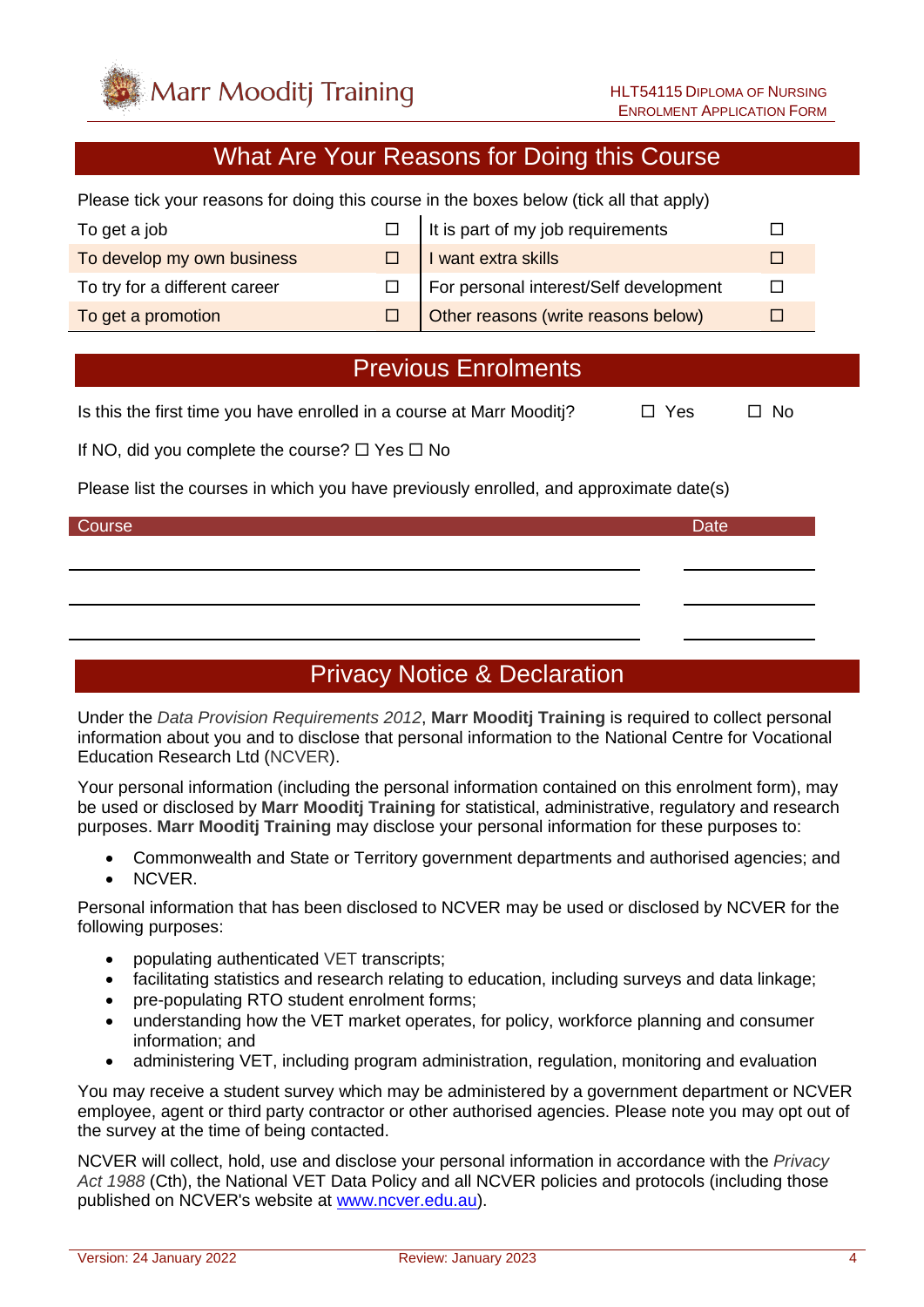

## How Did You Hear About Us?

 $\Box$  Newsletter  $\Box$  Radio  $\Box$  Word of Mouth  $\Box$  Family/Friend  $\Box$  Facebook  $\Box$  Website  $\Box$  Job Network  $\Box$ Other \_\_\_\_\_\_\_\_\_\_\_\_\_\_\_\_\_\_\_\_\_\_\_

### **Declaration**

**I certify that the information provided in this application are true and correct.**

#### **STUDENT SIGNATURE** \_\_\_\_\_\_\_\_\_\_\_\_\_\_\_\_\_\_\_\_\_\_\_\_\_\_\_\_\_\_\_\_**DATE**\_\_\_\_\_\_\_\_\_\_\_\_\_\_\_\_\_\_\_\_\_

### Submit Your Application to:

MARR MOODITJ TRAINING INC

PO BOX 1030, BENTLEY DELIVERY CENTRE, WA 6983

Phone: (08) 9351 9344 Fax: (08) 9350 6830

Email: [reception1@marrmooditj.com.au](mailto:reception1@marrmooditj.com.au)

### Application Process

- 1. A letter of acknowledgement will be sent by mail to you within 2 working days of receipt of your application. If you have not received an acknowledgement please telephone Marr Mooditj Training.
- 2. Marr Mooditj Training will process your application within 5 working days, and upon successful application, will send you a confirmation of your enrolment.
- 3. Applicants may be encouraged to complete Language, Literacy and Numeracy training prior to enrolment in the course of their choice.